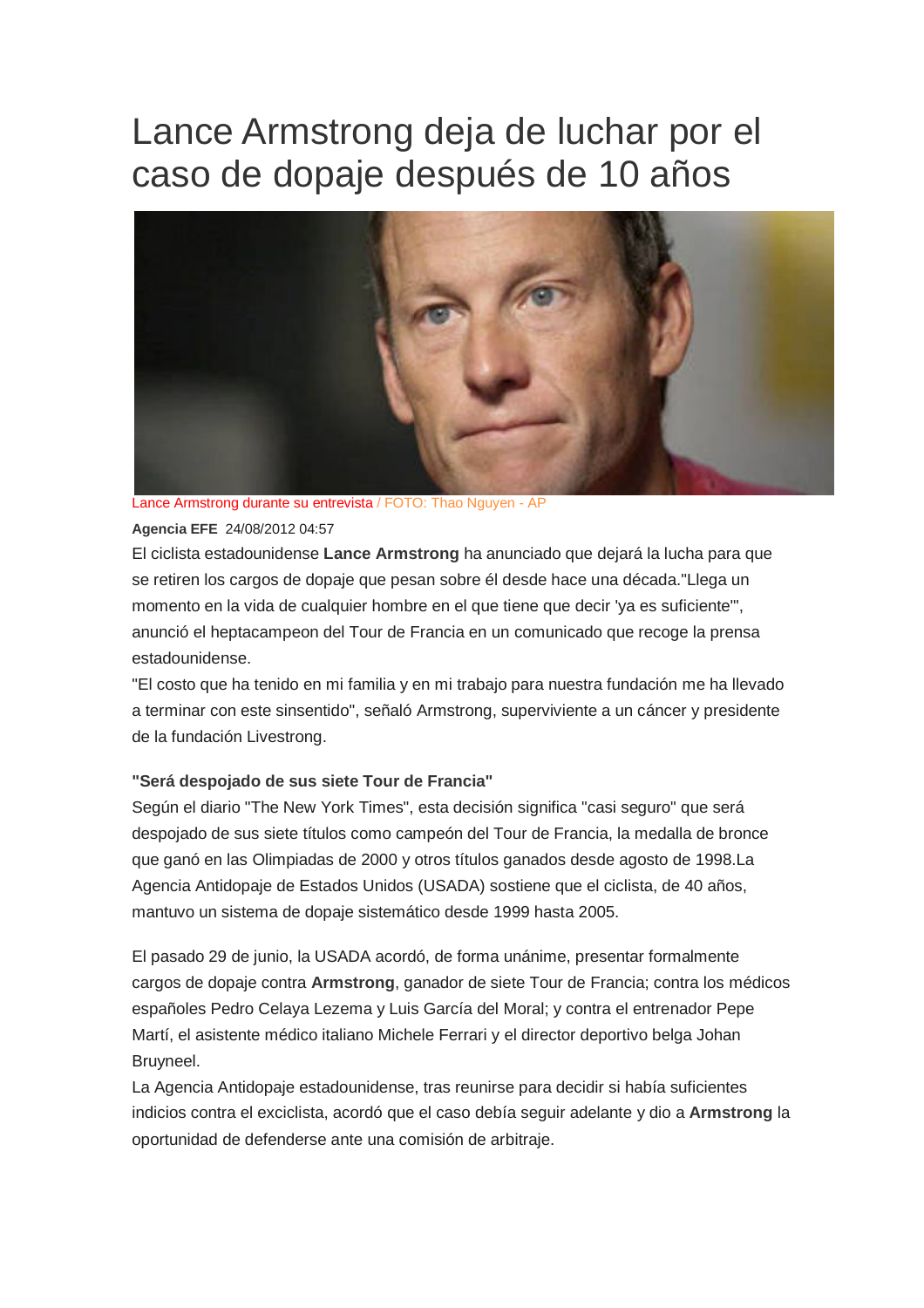El ciclista estadounidense mantiene su inocencia y ha negado categóricamente haberse dopado después de pasar más de 500 controles, pero la USADA asegura que al menos diez excompañeros de Armstrong pueden testificar en su contra y que existen pruebas de sangre que son "totalmente consistentes" con muestras de dopaje.

**24 August 2012** Last updated at 11:42 GMT

# **Lance Armstrong ends fight against doping charges**



Lance Armstrong spoke about the drug allegations in February 2011

**US cycling star Lance Armstrong has announced he will no longer fight drug charges from the US Anti-Doping Agency (USADA), ahead of a Friday deadline.**

**In a statement,** the 40-year-old maintains he is innocent, but says he is weary of the "nonsense" accusations.

The USADA now says it will ban Armstrong from cycling for life and strip him of his seven Tour de France titles.

Armstrong retired from professional sport in 2011.

USADA alleges he used banned substances as far back as 1996, including the blood-booster EPO, steroid and blood transfusions.

Armstrong sued in federal court to block the charges but lost.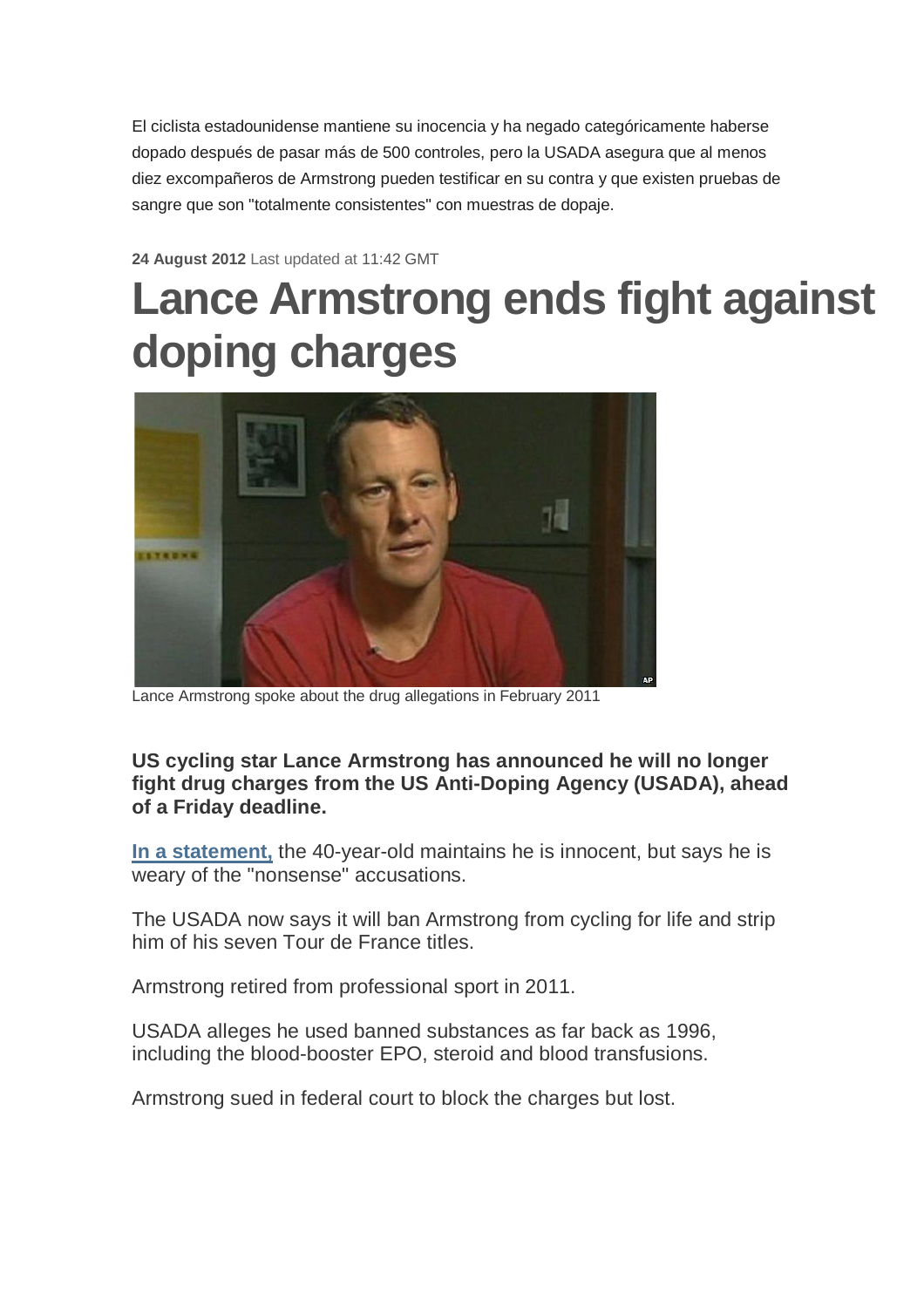### **'Heartbreaking' case**

"There comes a point in every man's life when he has to say: 'Enough is enough.' For me, that time is now," Armstrong said in the statement.

"I have been dealing with claims that I cheated and had an unfair advantage in winning my seven Tours since 1999.

"Over the past three years, I have been subjected to a two-year federal criminal investigation followed by [USADA chief executive] Travis Tygart's unconstitutional witch hunt.

"The toll this has taken on my family, and my work for our foundation and on me leads me to where I am today - finished with this nonsense."

Armstrong had been given until 06:00 GMT on Friday to decide whether to continue fighting the USADA charges.

The agency has said that 10 of Armstrong's former team-mates are prepared to testify against him.

The cyclist has accused USADA of offering "corrupt inducements" to other riders.

USADA also accuses Armstrong of being a "ring-leader" of systematic doping on his Tour de France winning teams.

Mr Tygart said shortly after Armstrong's statement that his agency would ban Armstrong from cycling for life and strip him of his titles, according to AP.

"This is a heartbreaking example of how the win-at-all-costs culture of sport, if left unchecked, will overtake fair, safe and honest competition," he said.

"But for clean athletes, it is a reassuring reminder that there is hope for future generations to compete on a level playing field without the use of performance-enhancing drugs."

However, Armstrong disputed that the USADA has the power to take away his titles.

"USADA lacks jurisdiction even to bring these charges," his statement said.

The cycling governing body the International Cycling Union (UCI) - which had backed Armstrong's challenge to challenge USADA's authority - has so far made no public comments on the latest developments.